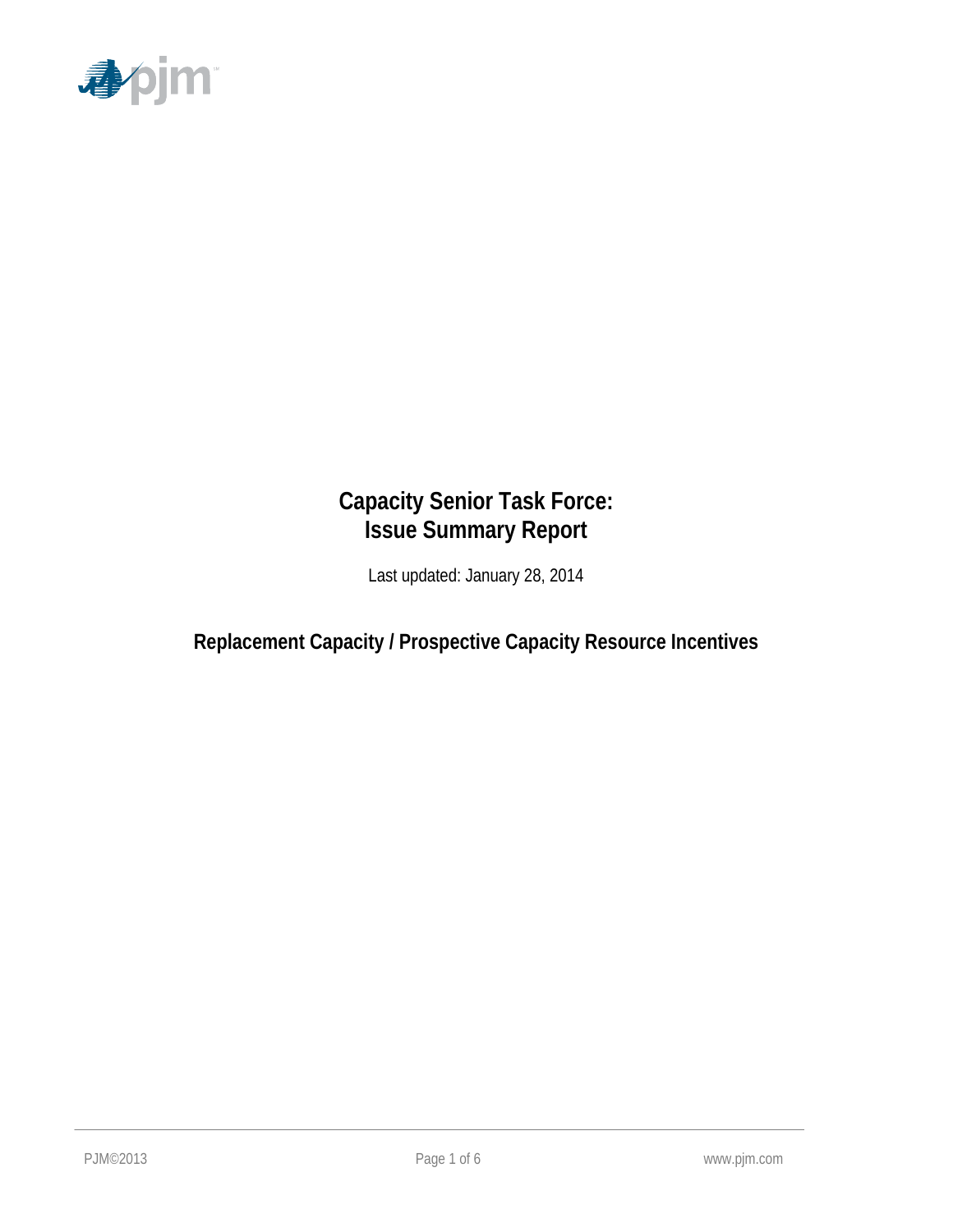

The following report summarizes the "Replacement Capacity" and "Prospective Capacity Resource Incentives" issues, the work process at the CSTF, the Status Quo, and the various proposals being considered and voted on by the CSTF. These two issues have been worked in combination at the CSTF due to the amount of overlap between the two problem statements.

#### **Replacement Capacity / Prospective Capacity Resource Incentives – Issue Description:**

In a report developed by the PJM Independent Market Monitor, it was observed that a significant share of Capacity Resources clearing in RPM Base Residual Auction have covered that position by buying out of it in the Incremental Auctions. Part of this market behavior – buying out of commitment rather than physically delivering committed capacity - may be the result of the risk/reward mismatch between the BRA and IAs. Currently, a participant who clears the BRA can buy-back the capacity in an IA at a price that historically has been substantially less than the BRA price and retain 100% of the difference between the BRA clearing price and the IA clearing price. This has created an unintended incentive for participants to over-commit in the BRA only to buy-back the position in the IA at a lower price for the sole purpose of earning a profit. This speculative activity has the potential to create a reliability issue by displacing known physical capacity resources in the BRA, resources which a speculative BRA seller may rely on for replacement purposes in the IA. If this displacement leads to the retirement of capacity resources, there is reduced availability of capacity for sale in the IA or for sale at a price lower the Capacity Resource Deficiency Charge, resulting in the BRA seller choosing to become deficient rather than replace itself with a more expensive physical resource.

#### **Summary of work at the CSTF:**

Stakeholders discussed this issue over the course of eight  $(8)$  meetings from July 23<sup>rd</sup> to November  $5<sup>th</sup>$ . Over that time and through the course of education, discussion and debate, PJM Staff and stakeholders developed eleven (11) proposals that were voted on by the CSTF (and described in a previous version of this summary report here; Voting Results here). After reviewing the results of the vote, and recognizing the complexity of the issue, PJM Staff felt that further discussion was needed at the CSTF and that a FERC filing on this issue could be delayed until mid-March. Therefore, the MRC did not vote on this issue and the CSTF continued discussion from mid-November until mid-January. At the end of the additional 2 months of Task Force discussion, the CSTF ultimately developed five (5) proposals to address the Replacement Capacity/Prospective Capacity Resource Incentives issues. These proposals were voted on from January 22 – 26, 2014, the results of which were as follows:

|                        |              | Package 2 Package 2A Package 4 Package 9 Package 10 |     |     |     |
|------------------------|--------------|-----------------------------------------------------|-----|-----|-----|
| Yes                    | 141          | 68                                                  | 75  | 62  | 36  |
| No                     | 62           | 116                                                 | 130 | 105 | 131 |
| Abstain                | $\mathbf{z}$ | 22                                                  |     | 39  | 39  |
| Total                  | 206          | 206                                                 | 206 | 206 | 206 |
| % in Favor             | 69%          | 37%                                                 | 37% | 37% | 22% |
| <b>Simple Majority</b> | $\checkmark$ |                                                     |     |     |     |

The Status Quo and the five (5) proposals voted on by the CSTF are described in the following sections.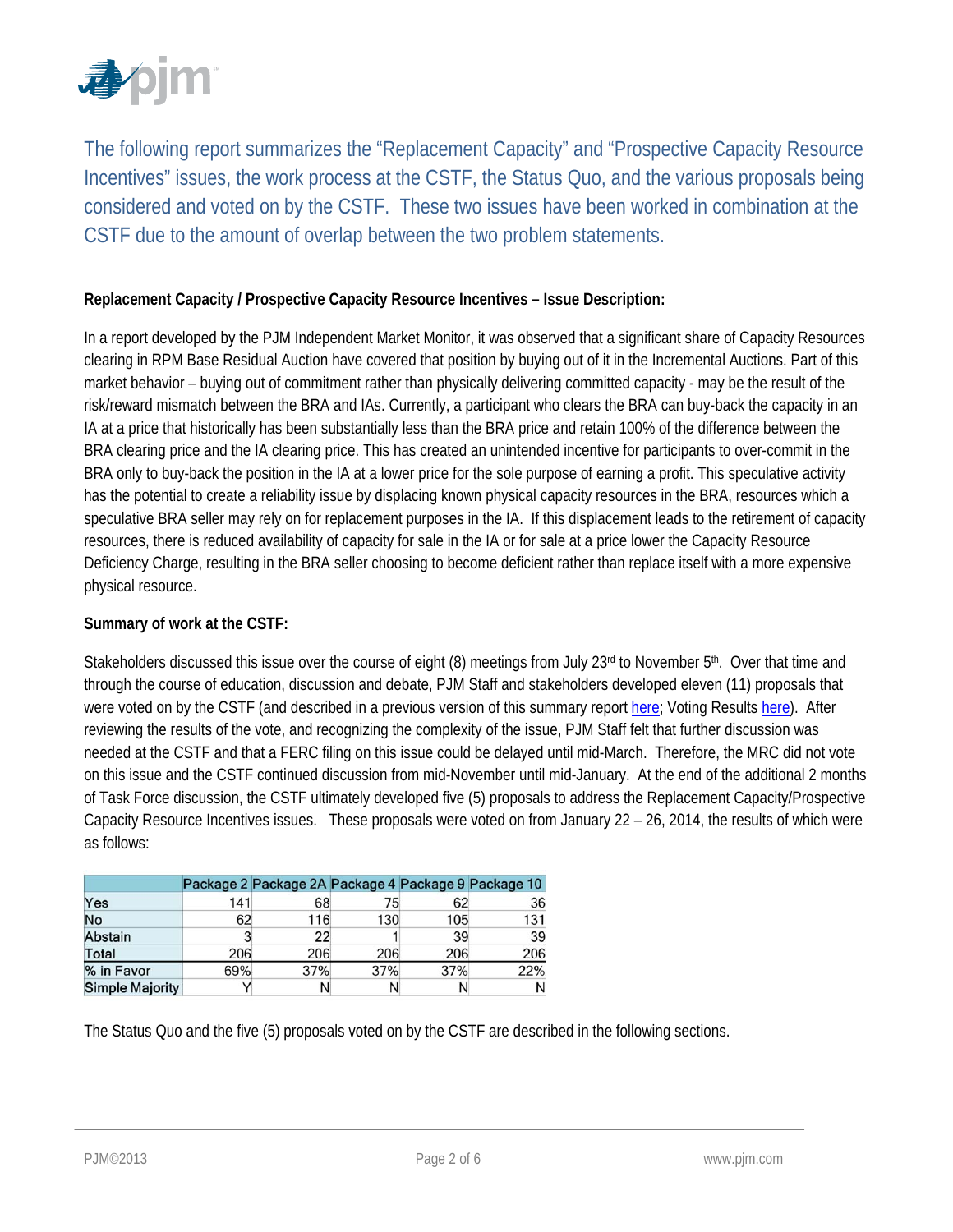

## **Status Quo**

Currently, PJM conducts three (3) Incremental Auctions (IAs) after the Base Residual Auction leading up to the Delivery Year. If the reliability requirement *decreases* by a certain percentage at the time of the 1<sup>st</sup> or 2<sup>nd</sup> IA, or regardless of percentage in the 3rd IA, PJM will release capacity via a *sell offer* in the IA using an upward sloping offer curve. If the reliability requirement *increases* using the same percentage guidelines above, PJM will procure capacity via a *buy bid* using a downward sloping bid curve. In each IA, cleared buy bids and sell offers are settled against the IA clearing price. If a resource clearing in either the BRA or IA (or some combination) is not physically deliverable at the start of the Delivery Year, the resource pays a Capacity Resource Deficiency Charge equal to the weighted average Resource Clearing Price (BRA or IAs) plus the higher of 20% of the RCP or \$20.

# Package Proposals

## Final Solutions Matrix

### **Package 2**

This proposal increases the Capacity Resource Deficiency Charge to the weighted average Resource Clearing Price (RCP: BRA or IA) + (higher of 50% of RCP or \$50). This represents an increase to the Status Quo, but not a return to "2.0x" levels that used to be in effect for RPM. This proposal also reduces the number of IAs conducted to one (1) "Final IA", which would take place at the same time as today's  $3<sup>rd</sup>$  IA. However, two conditional IAs would be conducted prior to the final IA for the purposes of procuring capacity due to an *increase* in the Reliability Requirement only. In the final IA, if PJM releases capacity, the PJM Sell Offer would be formed using an upward sloping offer curve that was floored at the BRA clearing price (offer could be greater than the BRA price, but not lower). This proposal also allows existing generation to elect a Market Seller Offer Cap of 1.1 times the BRA clearing price for the Final IA. For the 1<sup>st</sup> and  $2^{nd}$  conditional IAs, existing generation capacity may elect MSOC of greater of 1 times BRA CP or their MSOC in first and second IA. Planned generation capacity resources are not subject to any offer capping.

In addition to changing the number of IAs and PJM's sell offer price in the IA, Package 2 would also settle cleared buy bid and sell offers differently than the Status Quo. This proposal would institute an "IA Settlement Adjustment", where cleared sell offers settle against IA CP. Cleared buy bids settle against the IA CP *plus pay the difference between the BRA clearing price for the relevant Delivery Year and the IA CP for the cleared buy bid quantity*. If the IA clearing price is greater than the relevant BRA clearing price, there is no settlement adjustment. PJM buy bids will pay the IA CP. As part the IA Settlement Adjustment, the amount of the difference between the IA clearing price and the BRA clearing price paid by IA buyers would be allocated to zones proportionally based on their daily share of the total reliability charges. A generic example of the IA Settlement Adjustment proposed in package A1 is shown in Figure 1. For a more detailed example, please see "PJM Replacement Capacity Follow-up Items" under the CSTF materials from October 2, 2013, slides 11-12.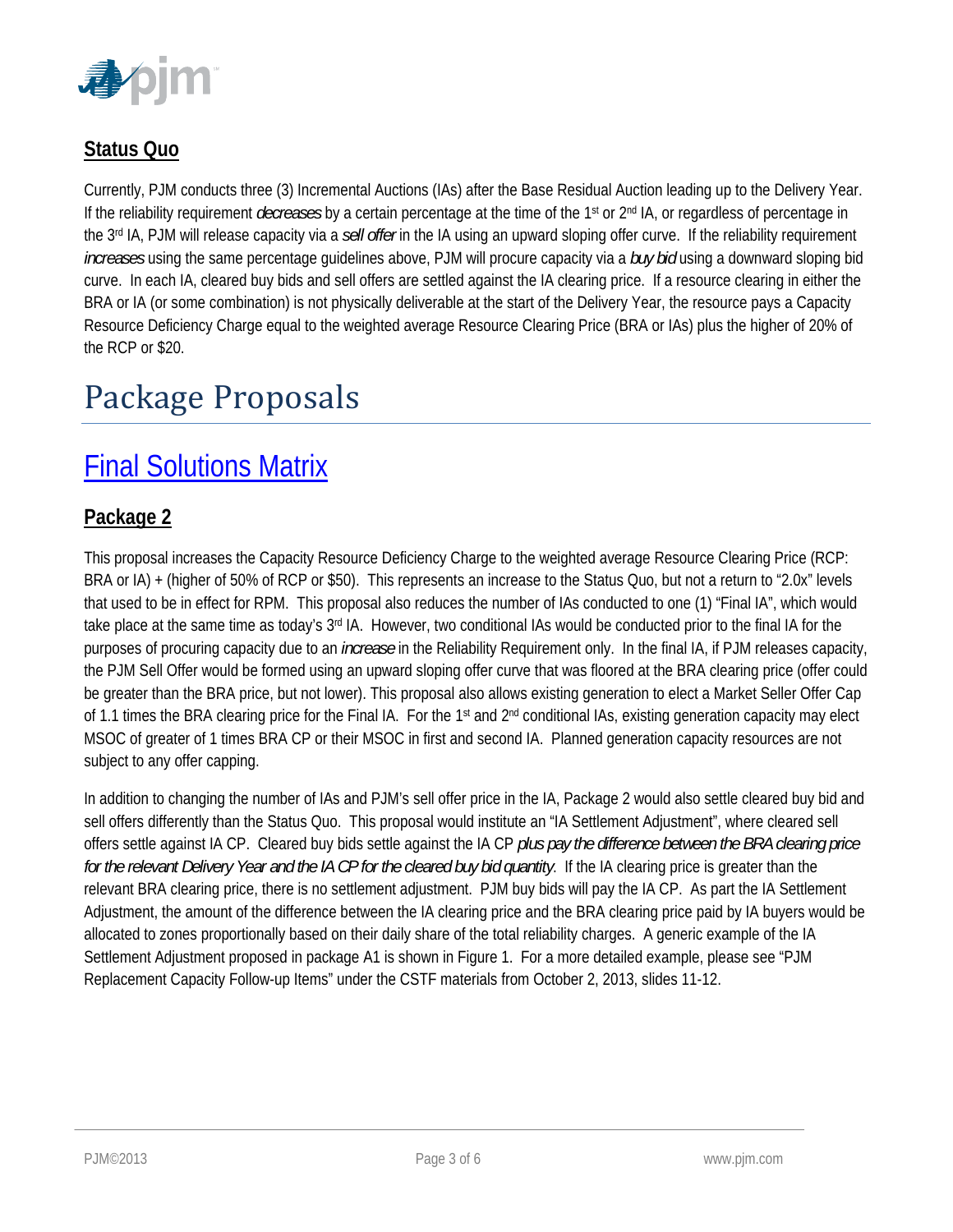

|                  | <b>BRA</b>    | Single IA Auction               |             |                       |                                                            |             |                 |
|------------------|---------------|---------------------------------|-------------|-----------------------|------------------------------------------------------------|-------------|-----------------|
|                  |               | Cleared                         |             |                       |                                                            |             |                 |
| Locational       |               | Participant                     |             |                       |                                                            |             |                 |
| Deliverability   |               | Buy Bid                         |             | <b>Clearing Price</b> | IA Adjustment                                              |             |                 |
| Area (LDA)       | <b>BRA CP</b> | (MW)                            |             | (\$/MW-day)           | Charge (\$/day)                                            |             |                 |
| LDA <sub>1</sub> | \$100.00      | 500                             |             | \$20.00               | \$40,000.00                                                |             |                 |
| LDA <sub>2</sub> | \$50.00       | 100                             |             | \$25.00               | \$2,500.00                                                 |             |                 |
| LDA <sub>3</sub> | \$200.00      | 50                              |             | \$75.00               | \$6,250.00                                                 |             |                 |
| Total            |               |                                 |             |                       | \$48,750.00                                                |             |                 |
|                  | <b>UCAP</b>   | Final Zonal Zonal Load<br>Price |             | <b>Final Zonal</b>    | IA Adjustment<br>Credit allocation<br>each zone's share of |             | Net Zonal       |
|                  | Obligation    | $(S/MW -$                       | Reliability |                       | total zonal reliability<br>charge (%) x Total IA           | Reliability |                 |
| Zone             | (MW)          | day)                            |             | Charge (\$/day)       | Adjustment Charge)                                         |             | Charge (\$/day) |
| Zone A           | 1,000         | \$105.00                        | \$          | 105,000.00            | \$4,898.33                                                 | \$          | 100,101.67      |
| Zone B           | 1,500         | \$105.00                        | \$          | 157,500.00            | \$7,347.49                                                 | \$          | 150, 152.51     |
| Zone C           | 2,000         | \$60.00                         | \$          | 120,000.00            | \$5,598.09                                                 | \$          | 114,401.91      |
| Zone D           | 2,500         | \$55.00                         | \$          | 137,500.00            | \$6,414.47                                                 | \$          | 131,085.53      |
| Zone E           | 3,000         | \$175.00                        | Ś           | 525,000.00            | \$24,491.63                                                | \$          | 500,508.37      |
| Total            | 10,000        |                                 |             | \$1,045,000.00        | \$<br>48,750.00                                            | \$          | 996,250.00      |

**Figure 1. Generic example of cleared buy bids in the single Incremental Auction and application of the Settlement Adjustment Charge (Top) and the allocation of that total amount as a Settlement Adjustment Credit to load based on the zonal share of the total reliability charge (Bottom).** 

This proposal also introduces new requirements for offering into the BRA. First, a Non-Diversion Agreement must be completed by all resources, which prohibits the replacement of capacity committed in RPM for the purposes of selling to another market. Second, a letter of Non-Recallability for imported capacity resources must be signed between the resource owner and the host balancing authority. Third, an executed Facilities Study Agreement would be needed by planned generation greater than 20 MW to offer into the BRA.

The changes proposed here would take effect for all auctions associated with the 17/18 Delivery Year, except for the 'PJM Sell Offer' and 'Mitigation' measures, which would take effect immediately upon FERC approval.

## **Package 2A**

This proposal is the exact same as Package 2, above, except for one key provision. With Package 2A, an explicit tariff rule would be added requiring resources cleared in a BRA to go to physical delivery. In the event PJM or its market monitor discovered what appeared to be speculative activity, either party would have a clear rule on which to base a claim of violation of the tariff, should the party choose to refer the matter to FERC. In addition, a 'force majeure' provision for the replacement of capacity would provide a stated safe harbor against any potential claim of a violation of the rule requiring physical delivery for the types of events described in the present definition of force majeure in the tariff. The tariff rule would clarify the basis for any potential claim that a party has participated in a BRA under false pretenses. The tariff rule would not establish a condition for or prohibition against transacting in an IA or through a bilateral contract to replace a cleared resource. Nor would it establish any penalty over and above those established in Package 2.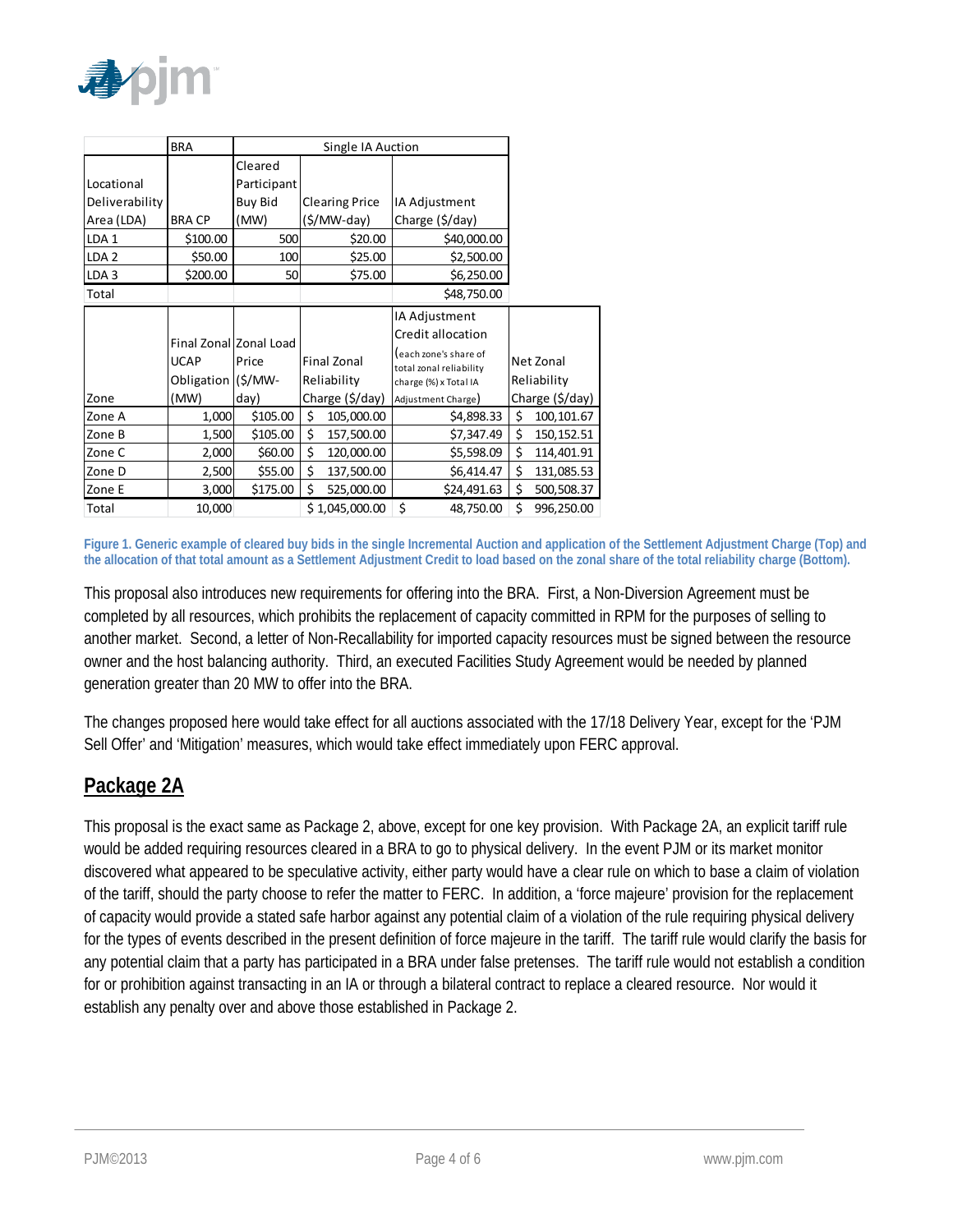

## **Package 4**

This proposal increases the Capacity Resource Deficiency Charge from the Status Quo to the weighted average Resource Clearing Price (RCP: BRA or IA) + (higher of 20% of RCP or *\$40*). It also adjusts the PJM sell offer price to establish a nonzero offer floor of 10% of the BRA clearing price. This proposal maintains the Status Quo for most other features in the solutions matrix, including maintaining three (3) incremental auctions.

The changes proposed here would take effect for all auctions associated with the 17/18 Delivery Year, except for the 'PJM Sell Offer' and 'Mitigation' measures, which would take effect immediately upon FERC approval. In this proposal, Mitigation is defined as in Package 2.

#### **Package 9**

This proposal contains many of the same features as in Package 2, including the increase in Capacity Resource Deficiency Charge, PJM Sell Offer, Number of IAs, Mitigation, and new measures for BRA/IA participation.

Key differences include the settlement of Incremental Auctions, in which this proposal maintains the Status Quo, and the application of the Short Term Resource Procurement Target, in which this proposal applies the entire STRPT solely to Limited DR and procures that amount in the Final IA.

Another key provision of this proposal is new tariff language stipulating that offered into any RPM auction are making a commitment to provide physical capacity in the delivery year. Exceptions to this commitment, and the ability to replace in an IA, would be allowed under certain 'qualifying events'. Additional details on these last two provisions of Package 9 can be found at the following link:

http://www.pjm.com/~/media/committees-groups/task-forces/cstf/20140117/20140117-package-9-physical-offers-specificperformance-and-exceptions.ashx

The changes proposed here would take effect for all auctions associated with the 17/18 Delivery Year, except for the 'PJM Sell Offer' and 'Mitigation' measures, which would take effect immediately upon FERC approval.

### **Package 10**

This proposal increases the Capacity Resource Deficiency Charge from the Status Quo to the weighted average Resource Clearing Price (RCP: BRA or IA) + (higher of *100*% of RCP or *\$50*). It also establishes a pre-auction credit rate equal to [1.5 x Net CONE x MW x 356], but which can be reduced if development milestones are met prior to the BRA. The post auction credit rate of [RCP x MW x 356 x Adjustment Factor] can also be reduced for DR & EE, and Planned Resources that meet certifications and development milestones, respectively. Milestones do not reduce the Capacity Resource Deficiency Charge, which remains static.

In this proposal, the PJM Sell Offer Price, Number of IAs, Mitigation, and Allocation of the STRPT are all the same as in Package 2. The IA Settlement Calculation remains the Status Quo, as in Package 9.

Notably, this proposal introduces new milestones for BRA and IA participation, which are as follows: